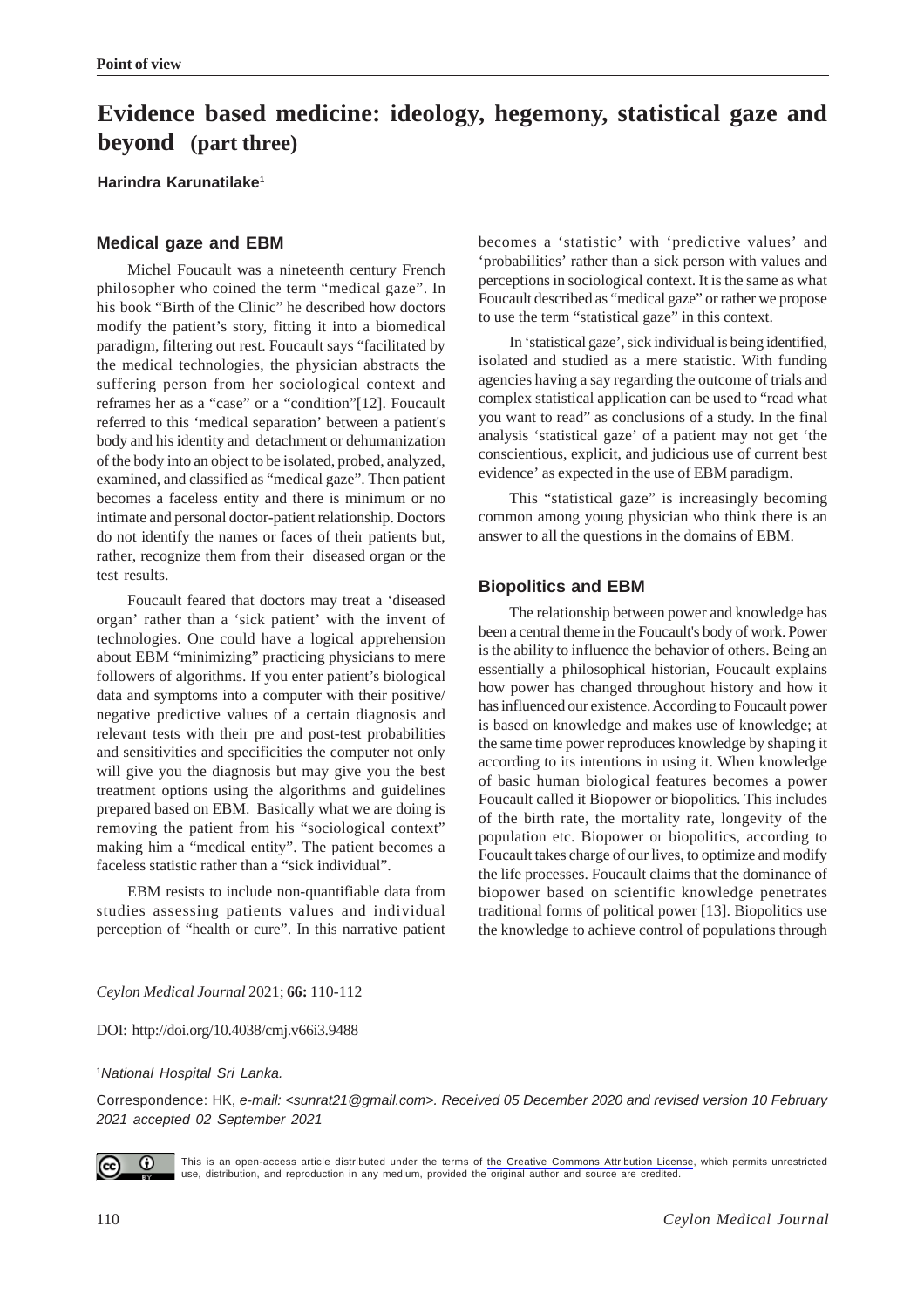coordinate medical care, normalize behavior, rationalize mechanisms of insurance, and epidemic control, provide psychiatry care, urban planning, birth control etc. How does biopolitics play a role in this discourse of EBM?

In EBM paradigm we arrive at decisions after conscientious, explicit, and judicious use of current best evidence provided by RCTs. After all RCTs evaluate a population of patients and focus on objective data of the whole study population and the resulting 'statistically significant' conclusion may not correspond with individual patient with 'relevant patient factors'. In the background of large RCTs there is a vast network that includes funding bodies, pharmaceutical corporations, insurance industry and public policymakers. The newly acquired knowledge from RCTs are used to formulate new guidelines, to change health policy and in turn exert an influence on health behavior of the population at large. In this sense, EBM is a biopolitical paradigm, a political venture that control, regulate and optimize the lives of populations. As Foucault warns, here, individual lives become 'regularized' through 'a technology in which bodies are replaced by general biological processes'[14].

#### **Where does Hegel come in?**

Over time we have identified a change in therapeutic approach of physicians. Opinion based clinical practice is influenced by individual expertise, experiential evidence, heuristics and pathophysiologic rationale. Most of the hypotheses that have been later validated using RCTs were historically stemmed out of this opinion based practice. On the other hand we have EBM paradigm where RCT results based "conscientious, explicit, and judicious" use of current best evidence in making clinical decisions. Then there are factors that are not featured in these two domains but nevertheless important. Art of observation and clinical judgment, individual patient values and preferences, patient's perception of 'good health', and patient-physician relationship to mention a few. These parameters are inherently non quantifiable and require interpretation in different contexts appropriately. Can we incorporate opinion based clinical practice and EBM paradigm with these non-quantifiable nevertheless important factors into one "synthesis"? That's where GWF Hegel comes in.

Hegel's philosophical concepts are difficult to comprehend. He is considered a 'philosopher of philosophers'. His writings are meant for erudite philosophers. If we allow ourselves to scratch the surface of Hegelian philosophy, Hegel claims that progress is never linear. Important parts of ourselves can be found in the history. For an example concept of 'community' was best established in ancient Greek civilization and role of 'honor' in society was expressed best in medieval England. Those ideas can be rescued from the past to compensate the 'blind spots' in the present [15]. Hagel suggests a process called Historical Dialectic to achieve this.

Hegelian dialectic includes a triad of developments. Thesis, anti-thesis and synthesis. First you have stable thesis where practice is not questioned (opinion based clinical practice). Then contradictions or negation start to appear questioning current practice with new determinations (EBM), or anti thesis. Out of contradictions we can produce a new synthesis allowing new understanding and determinations to form. According to Hagel new determinations do not exclude or eliminate all past determinations but include them in new determinations (synthesis). In the process of synthesizing the new determinations, Hagel claims that we go through the process of 'negation of the negation'. The negation of the negation is a process, Hagel describes, where rational beings will synthesize a new determination after discussing and weighing in the value of competing views. It is kind of a negotiation. This is the essence of Hegelian dialectics. This dialectic process should go on until the best determination is emerged [16].

In Hegelian perspective this could be the answer to the impasse we have arrived after analyzing the pros and cons of opinion based clinical practice and the EBM paradigm. We should start a Hegelian dialectic process to arrive at a synthesis which includes best determinants of opinion based medical practice (thesis) and the EBM paradigm (anti-thesis). New synthesis should incorporate new determinants such as patients' values, preferences, clinical judgment and experiential evidence.

### **Conclusion**

Questioning and re-evaluating the EBM paradigm is important to recognize the possibilities beyond EBM. While recognizing the role of clinical epidemiology and EBM in clinical medicine it is important to look into other aspects of medical care that falls outside the domain of evidentiary medicine such as patient's values and preferences.

Use of philosophical concepts to understand what underpins a new paradigm is fascinating to say the least. It is not 'un-scientific' to think outside the domain of EBM when aim of the medical profession is to provide a complete comprehensive and compassionate care for individual patient. In the movie 'Zorba-the Greek' in the final scene, peasant Zorba enlightens the viewer with his wisdom by saying, "everyone needs a little madness, unless no one would dare to cut the ropes and be free" [17]. Likewise you need to venture out of your prescribed academic hubris and be free. Else we will be practicing 'cook book' medicine and will be afraid to go beyond the given 'recipe'.

#### **References**

1. Devisch I, Murray SJ. Deconstructing 'evidence-based' medical practice. *Journal of Evaluation in Clinical Practice* 2009; **15**: 950-4.